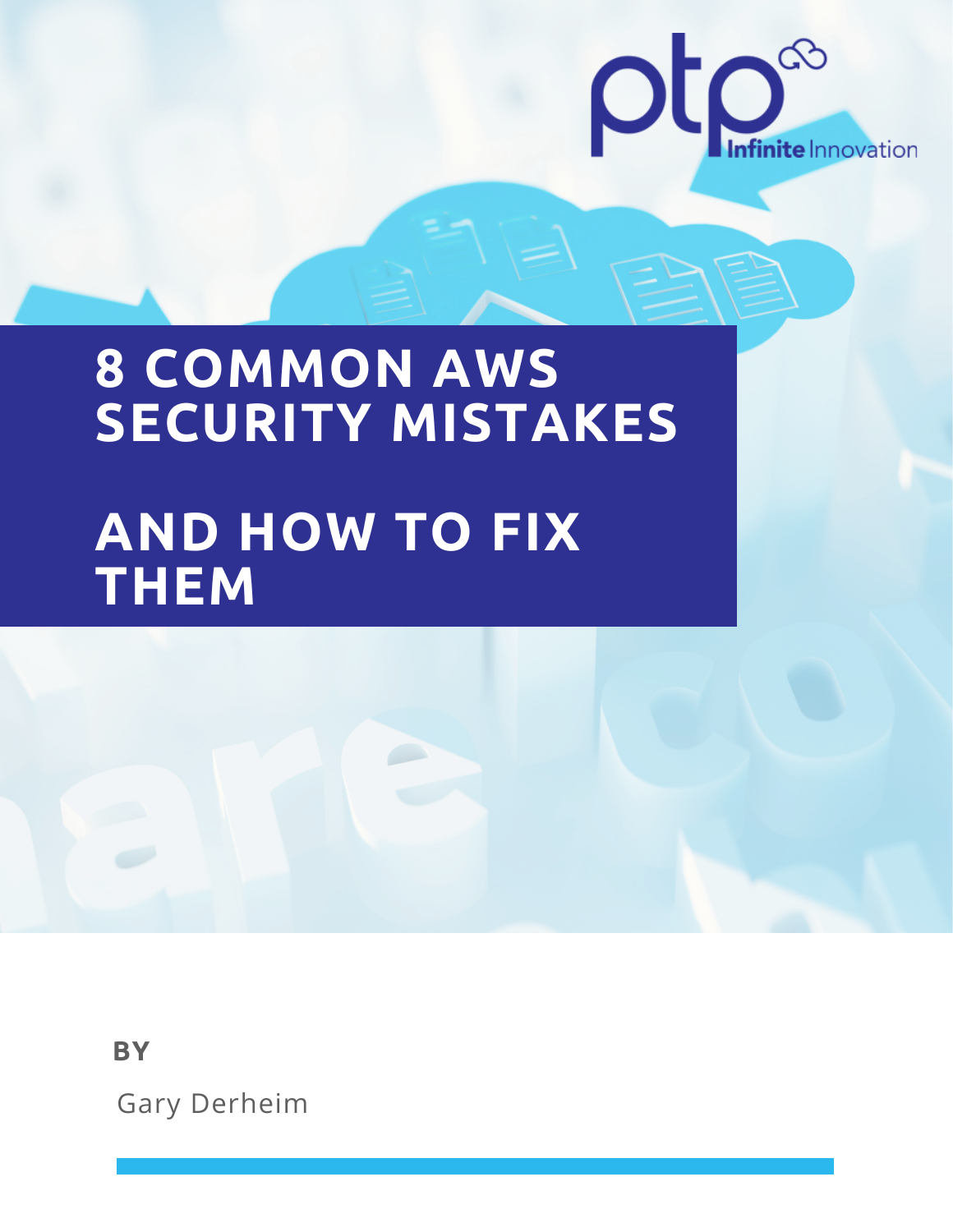#### **IMPROPER S3 PERMISSIONS 1**

S3 buckets are private by default, but an administrator can choose to make them public. This has the potential of problematic if a user uploads sensitive or personal content and it becomes available online which is precisely why we recommend against this for general use cases.

The AWS console gives you the power to control who has access and for what purposes. Using the AWS console, the following grantees can be given access to a bucket:

- Authenticated users (anyone with an AWS account)
- Log delivery
- Everyone (anonymous access)

The permissions that these grantees can be given are:

- List
- Upload/Delete
- View Permissions
- Edit Permissions

Users can also generate custom bucket policies that provide greater flexibility than the AWS console.

Depending on the bucket and the objects it contains, granting any of these permissions may or may not be cause for concern. However, any bucket with permissions granted to "Everyone" should be immediately reviewed.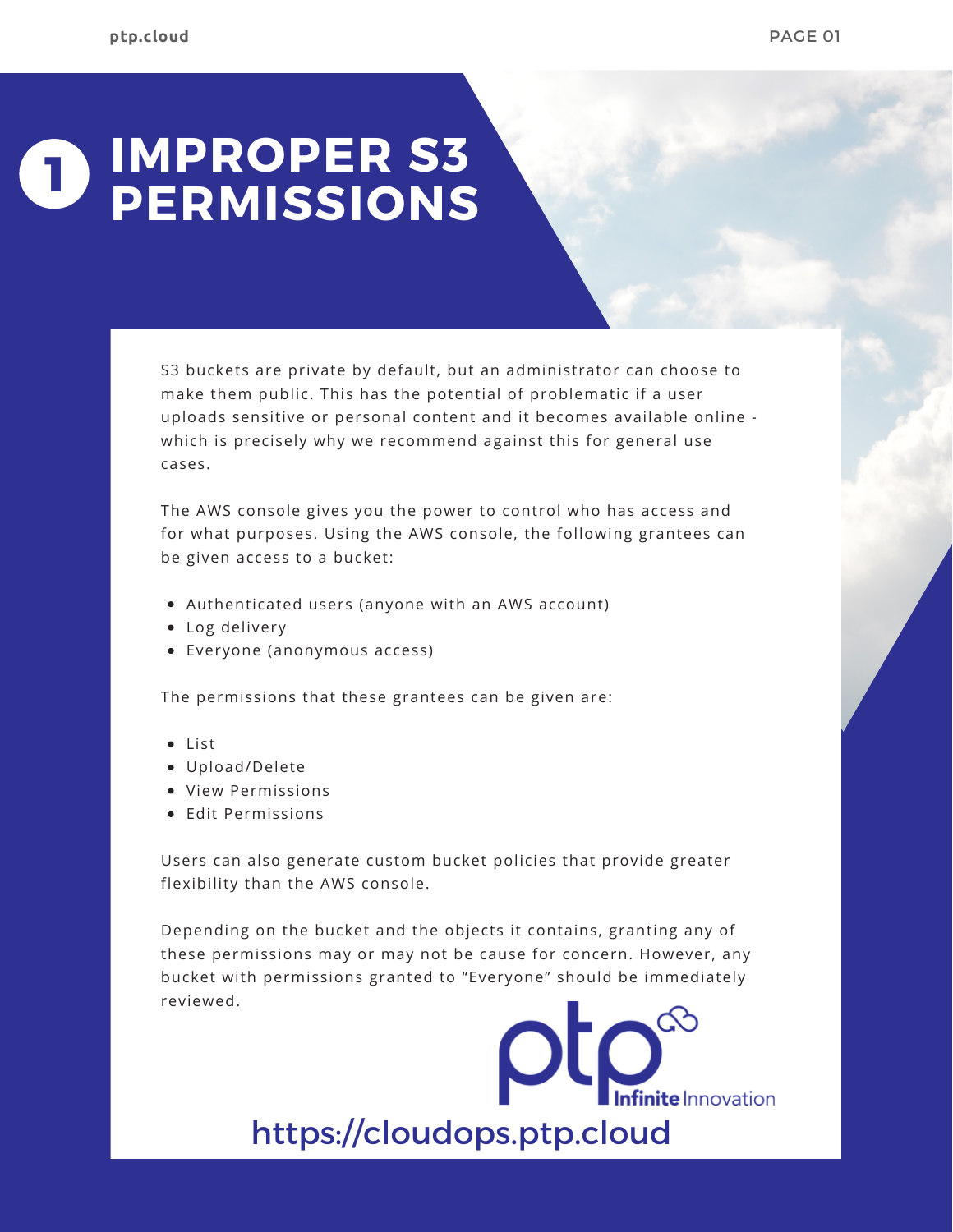#### **LACK OF ENCRYPTION 2**

As the risks associated with cyber crimes and data breaches continue to rise, it is more important than ever for businesses process and protect information. The best way they can do this? By using encryption!

We believe almost all traffic should be encrypted but this is especially true for financial and healthcare data. The performance hit of encrypting and decrypting data is negligible and it ensures trust among web users when submitting forms. This is referred to as Encryption in Transit.

Additionally, data in storage arrays should be protected from prying eyes. This is referred to as Encryption at Rest. Enterprises need to ensure that there are no weak links in the chain when it comes to securing sensitive data.

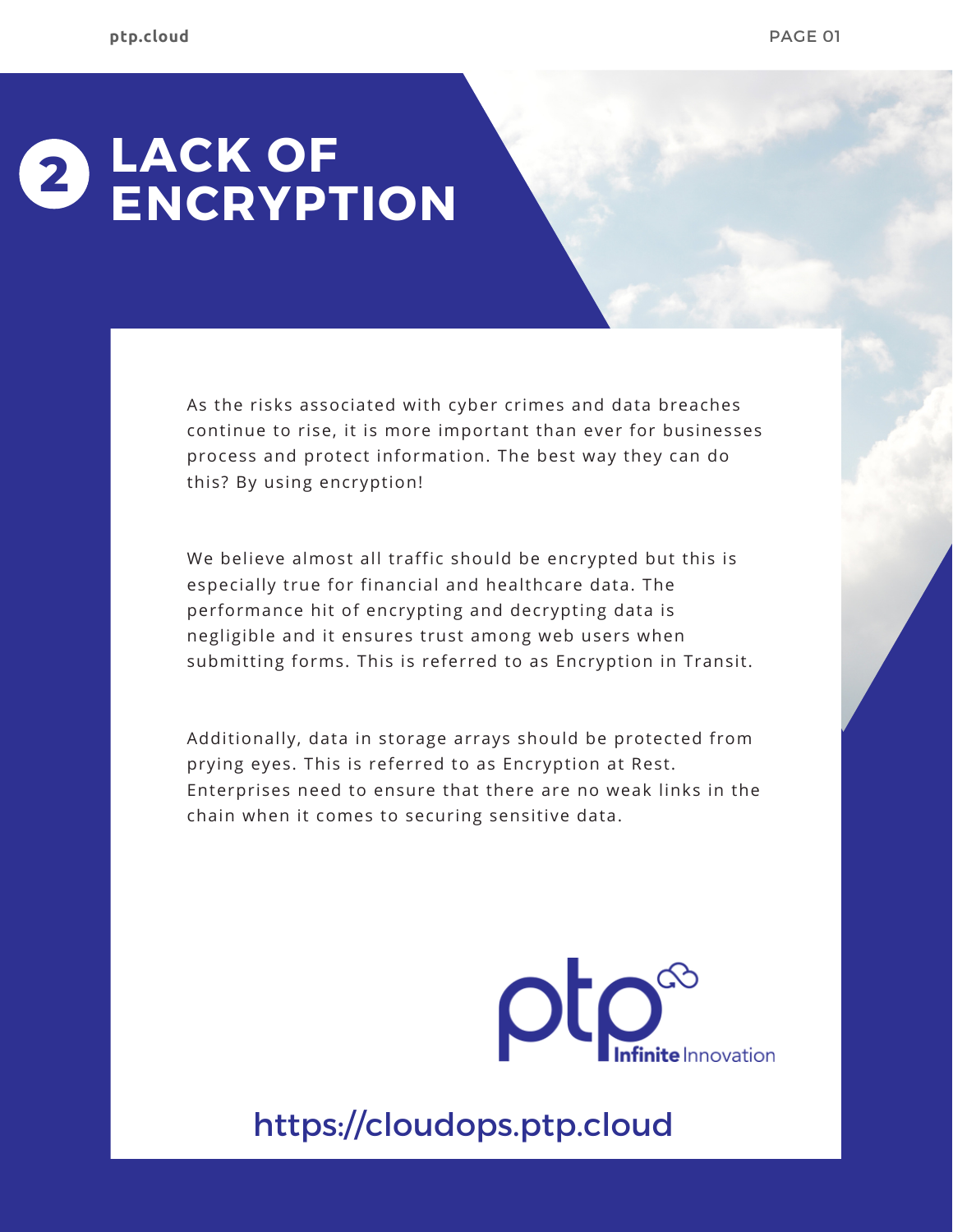### **IAM USERS DIRECT PERMISSIONS 3**

Identity and Access Management (IAM) enables AWS users to control access to their account by creating and managing AWS users and permissions. In addition to creating users, IAM allows for the creation of groups. Permissions can be granted to a group, and any user that belongs to that group is given those particular permissions.

This streamlines permissions management, as each user does not have their own unique set of permissions, and administrators can quickly tell which users are allowed which permissions by the group to which they belong. Any users that have their own unique permissions should have those permissions revoked and be added to a group instead.

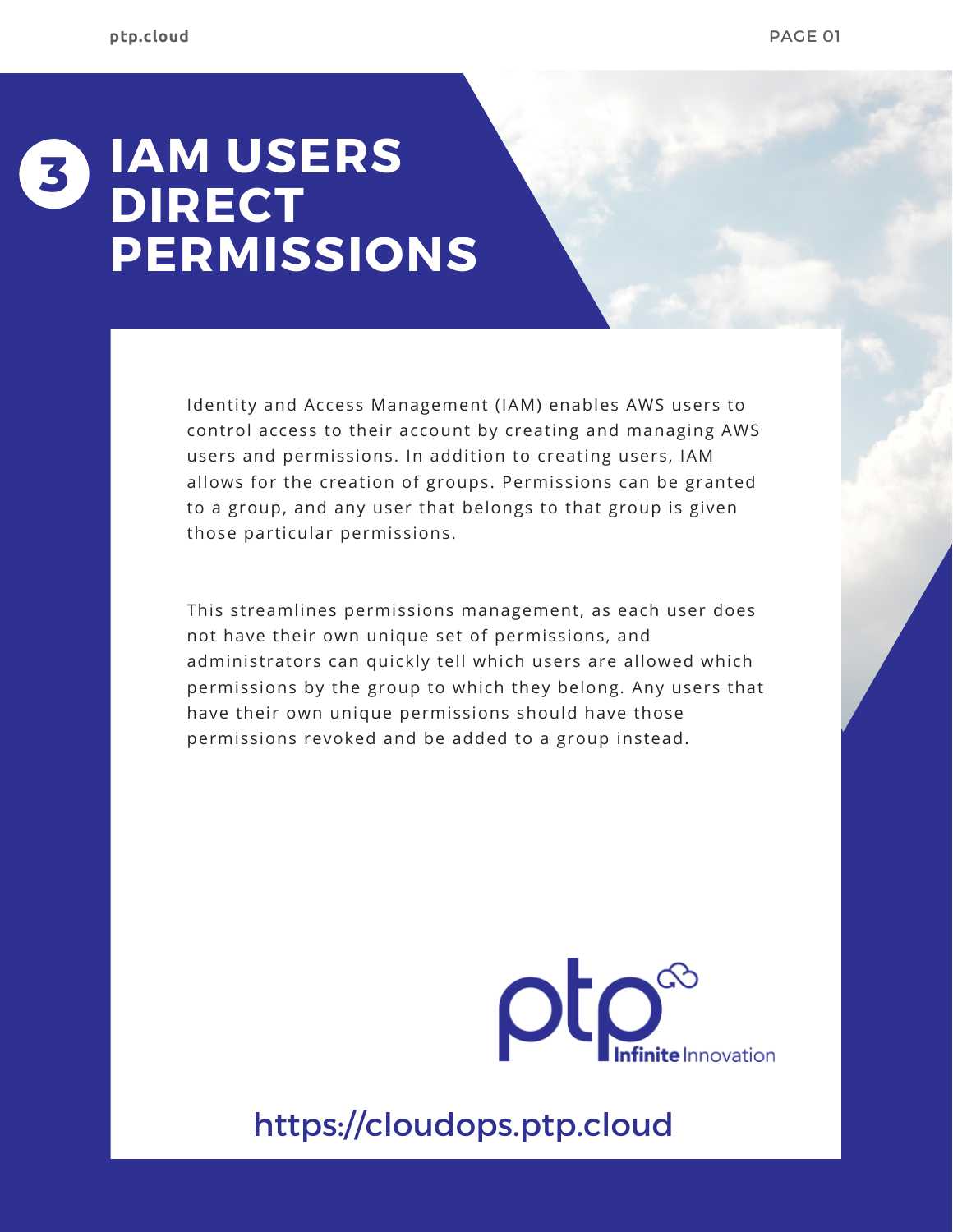#### **ACCIDENTAL PUBLIC AMI'S 4**

Amazon Machine Images (AMIs) contain all the information necessary to launch an Amazon Elastic Compute Cloud (EC2) instance. They act as a template that contains the software configuration (operating system, application server, and applications) that will be used with the launched instance. AWS users can create their own AMIs, utilize public AMIs, or purchase custom AMIs.

When a user creates an AMI, they are given the option to make the AMI public, share it with specific AWS accounts, or make it private. Public AMIs can be launched by all AWS accounts and are shared in the AMI catalog.

However, because AMIs often contain proprietary or sensitive data, it is recommended that they always be set to private. Any AMIs that are publicly accessible should be carefully reviewed.

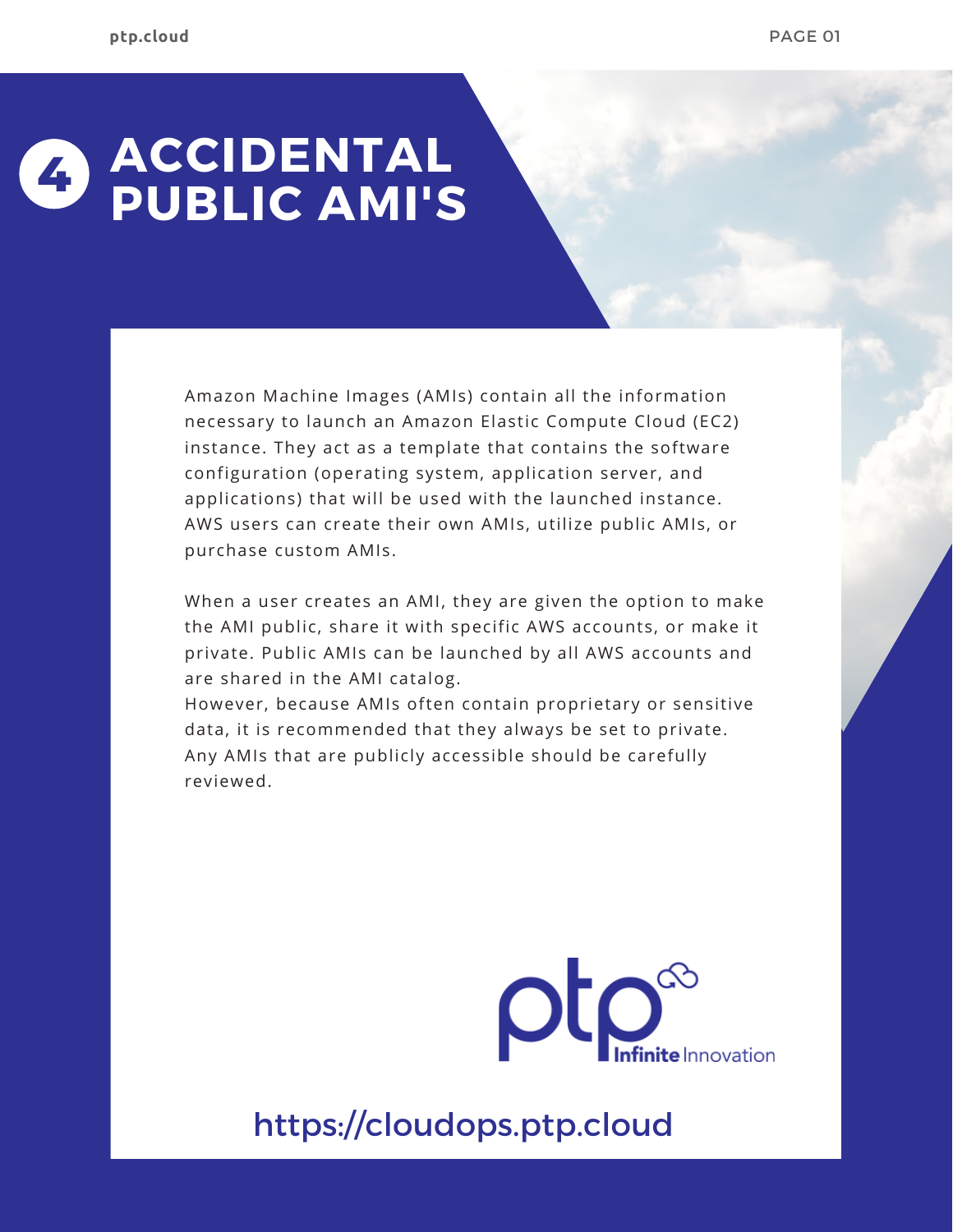# **IMPROPERLY CONFIGURED CLOUDTRAIL 5**

Amazon CloudTrail provides AWS users with a complete history of all of the API calls made against their account. This includes calls made from the AWS Management Console, SDKs, command line tools, and other AWS services. CloudTrail creates log files of this data and deposits the log files into a designated S3 bucket. Included in log files is the source IP address of the calls and the date and time of the calls.

Administrators should have CloudTrail enabled within the AWS account so that they always know who and from where the AWS account is being accessed.

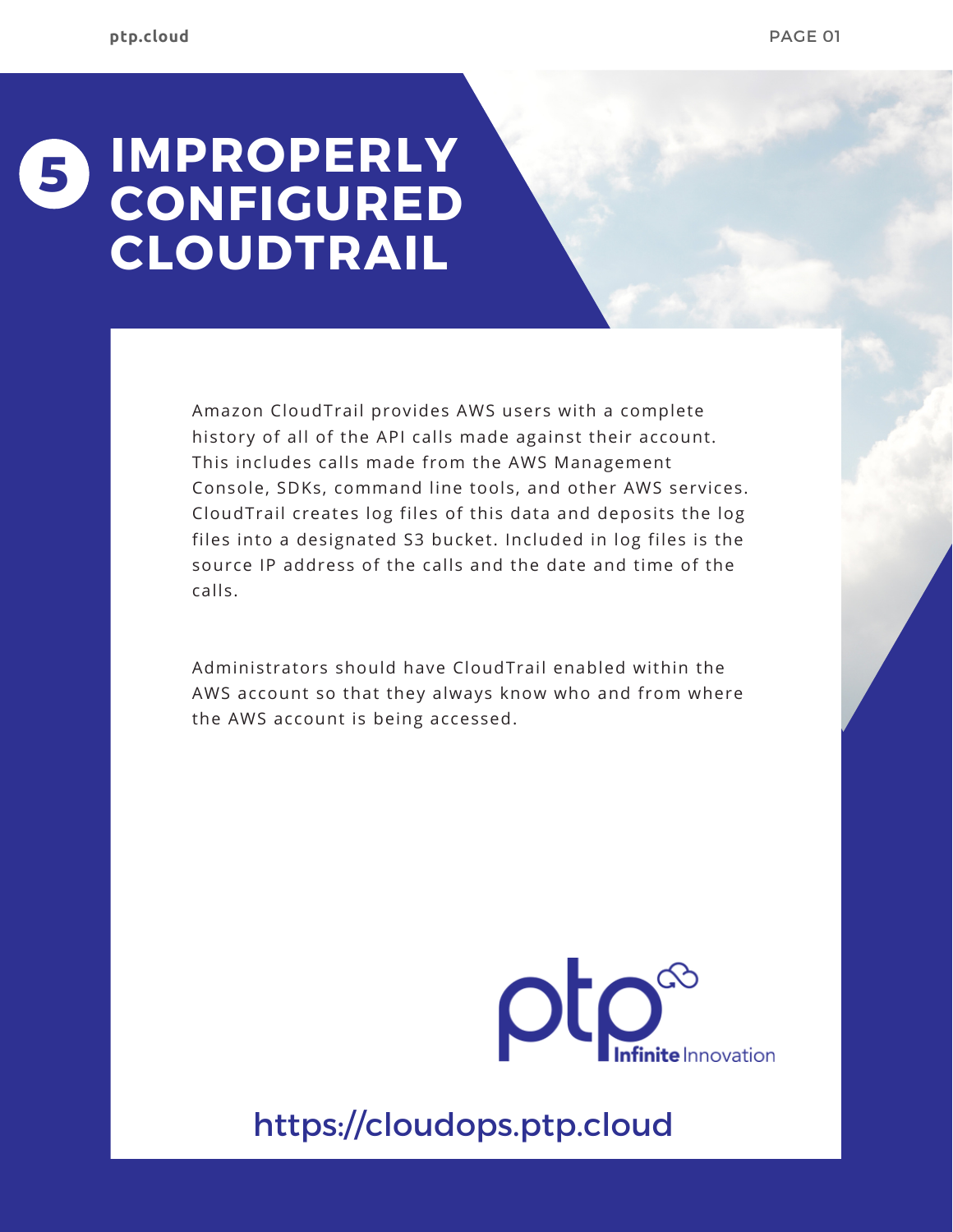#### **LOGGING ON ALL S3 BUCKETS 6**

Logging must be manually enabled on any S3 bucket, as it is disabled by default. When enabled, an access log record will be created for all requests made against a bucket containing the request type, resource with which the request worked, and the date and time the request was processed.

As with CloudTrail, having logging enabled on all S3 buckets is important as it provides insight into the nature of the requests made against the buckets. This also allows administrators to determine whether a resource is receiving heavy traffic, which means that it may have been left public by accident.

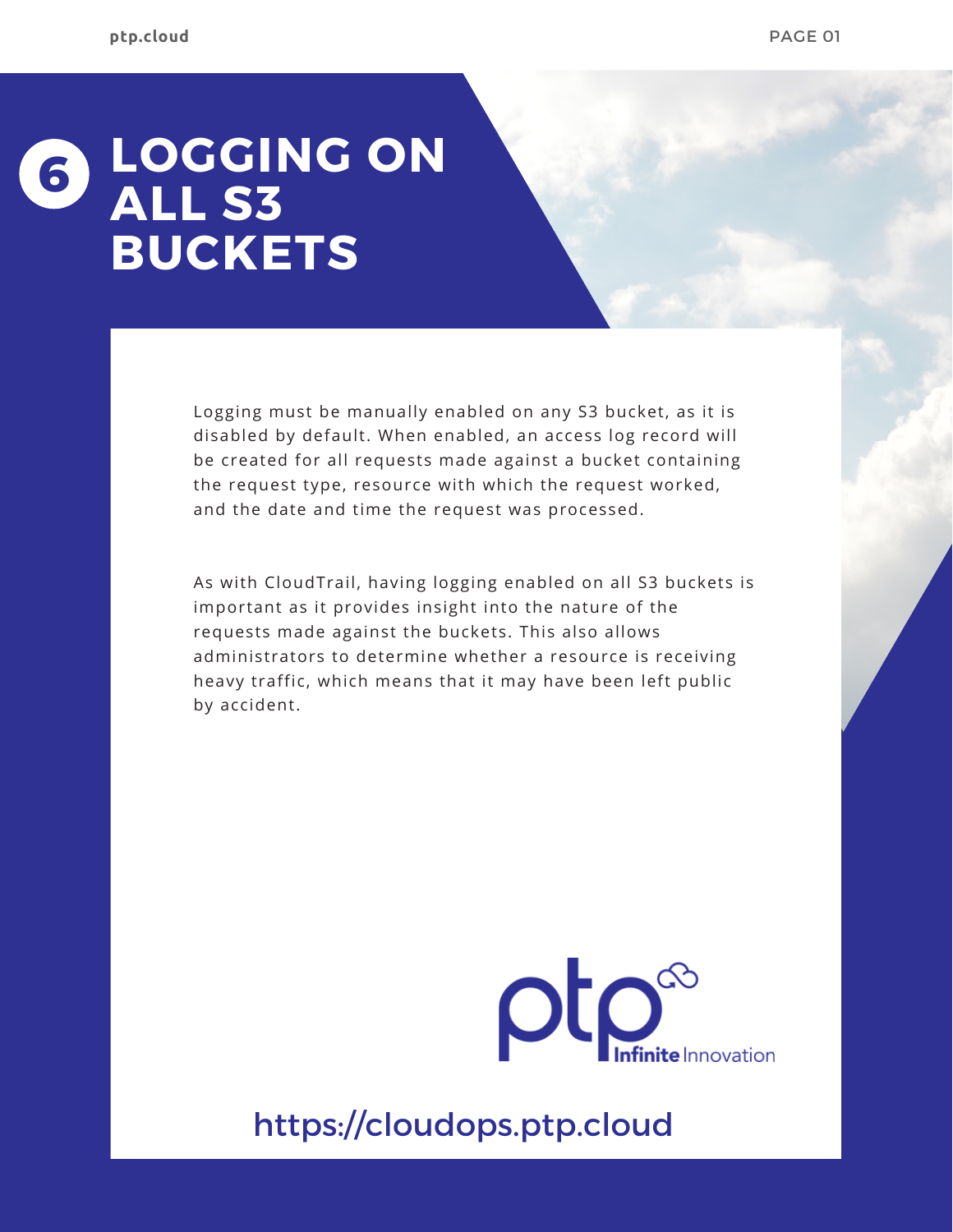#### **IP ADDRESS RANGES IN VPC 7**

A Virtual Private Cloud (VPC) functions like a VPN, enabling users to launch AWS resources in an isolated virtual network. Administrators can control who has access to the virtual private cloud by selecting IP address ranges, creating subnets, and configuring route tables and network gateways, depending on the level of security they need.

Because this is a customizable solution, cloud admins need to define the permissions in their virtual private cloud environment. Only specific IP ranges should be specified for the VPC and only needed ports should be exposed. Leaving the VPC open to all ports and all IP addresses is highly discouraged because it creates a large attack surface for a malicious user.

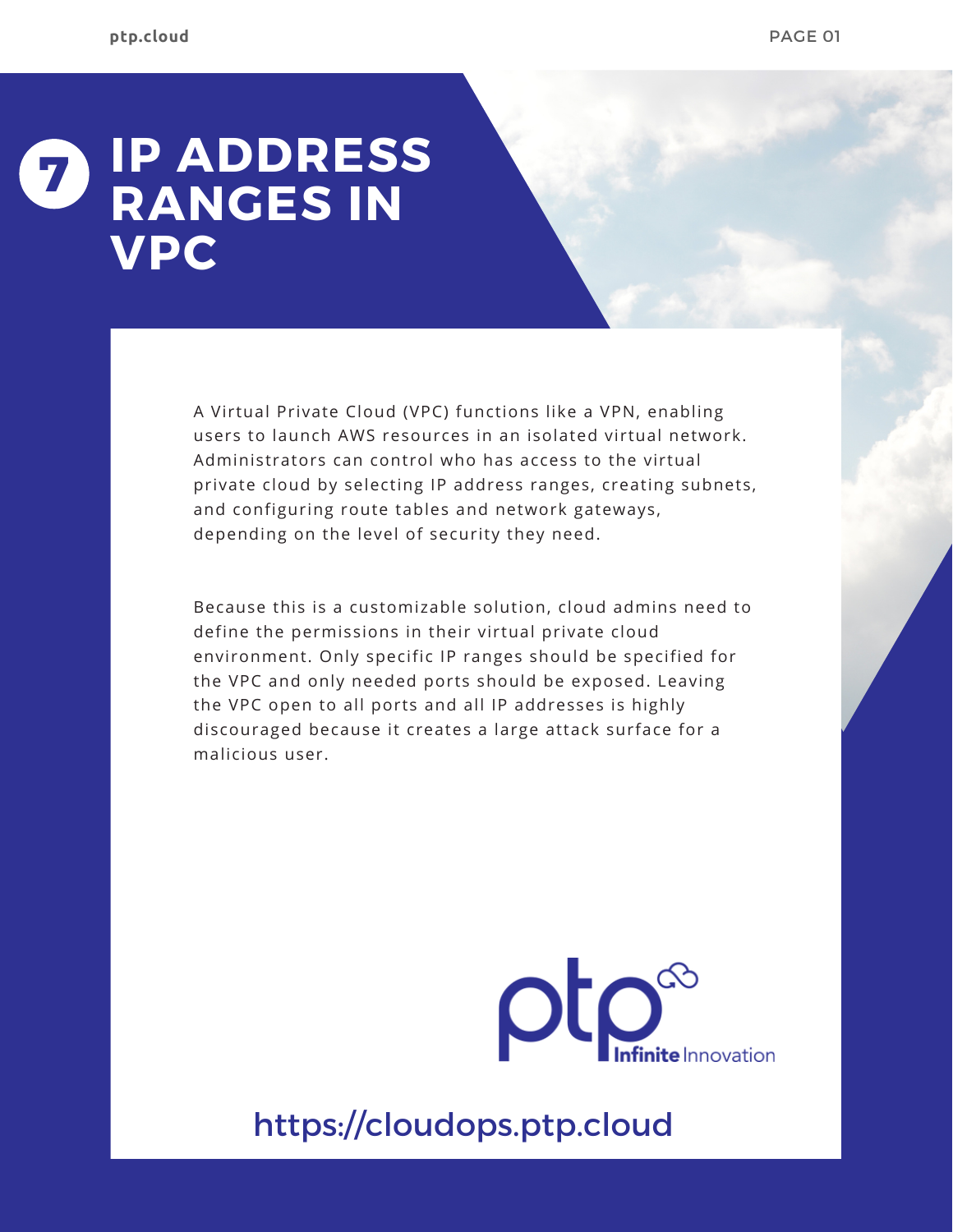## **IMPROPER NACL TRAFFIC CONFIGURATION 8**

A network access control list (NACL) is an optional layer of security that acts as a firewall for controlling traffic in and out of a subnet. Administrators can set up NACLs with rules similar to their security groups in order to add an additional layer of security to a VPC.

Rules within an NACL are evaluated based on a rule number set for the rule. AWS allows or denies packets depending on the first rule to match the request. The lowest or firstnumbered rule to match takes priority and is used.

In a default VPC, it's common to see [NACL](https://docs.aws.amazon.com/vpc/latest/userguide/vpc-network-acls.html) rule #100, which allows all inbound ports and IP addresses. One best practice is to restrict traffic to only necessary ports and IP addresses. If administrators find an NACL open to all ports and IP addresses, they should remove the rule and create more restrictive rules to allow only the appropriate inbound traffic.